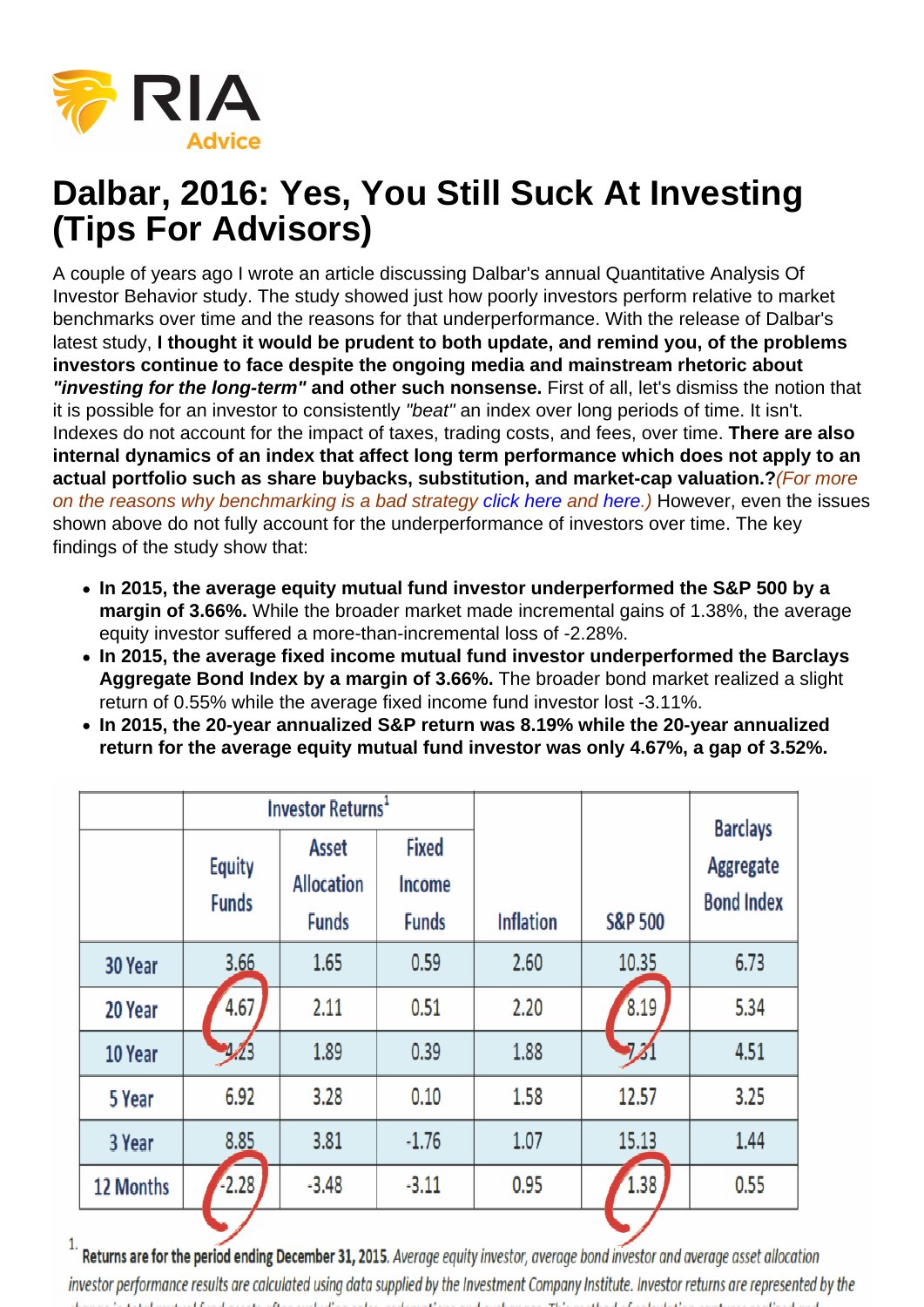[Here is a visual of the lag between expectations and reality.](https://realinvestmentadvice.com/wp-content/uploads/2016/06/Dalbar-2016-ReturnComparision-060616.png)

However, here

are some key findings:

Diversification is a myth.

"Asset classes tend to become more correlated during market corrections, somewhat muting the benefits of diversification and necessitating a downside protection strategy that goes beyond traditional diversification."

In other words, when the next recessionary market correction comes, not having a "sell discipline" or a "hedging strategy" is going to expose investors, and clients, to substantial capital destruction. This will particularly be the case in high yield, dividend based investments where investors and advisors have been crowding assets.

#### Poor Recommendations Not A Problem

"No evidence has been found to link predictably poor investment recommendations to average investor underperformance. Analysis of the underperformance shows that investor behavior is the number one cause, with fees being the second leading cause."

As I will discuss more in a moment, given the high correlation across the markets, sectors and asset classes, poor recommendations are somewhat muted. As is always the case, a ramping bull market hides investor mistakes - it is the bear market that reveals them. However, it is psychology and fees that are the leading causes of underperformance during a bull market advance.

#### Advisors Must Be Psychologists

"Acting in the investor?s best interest should include affirmative practices to curb harmful behaviors."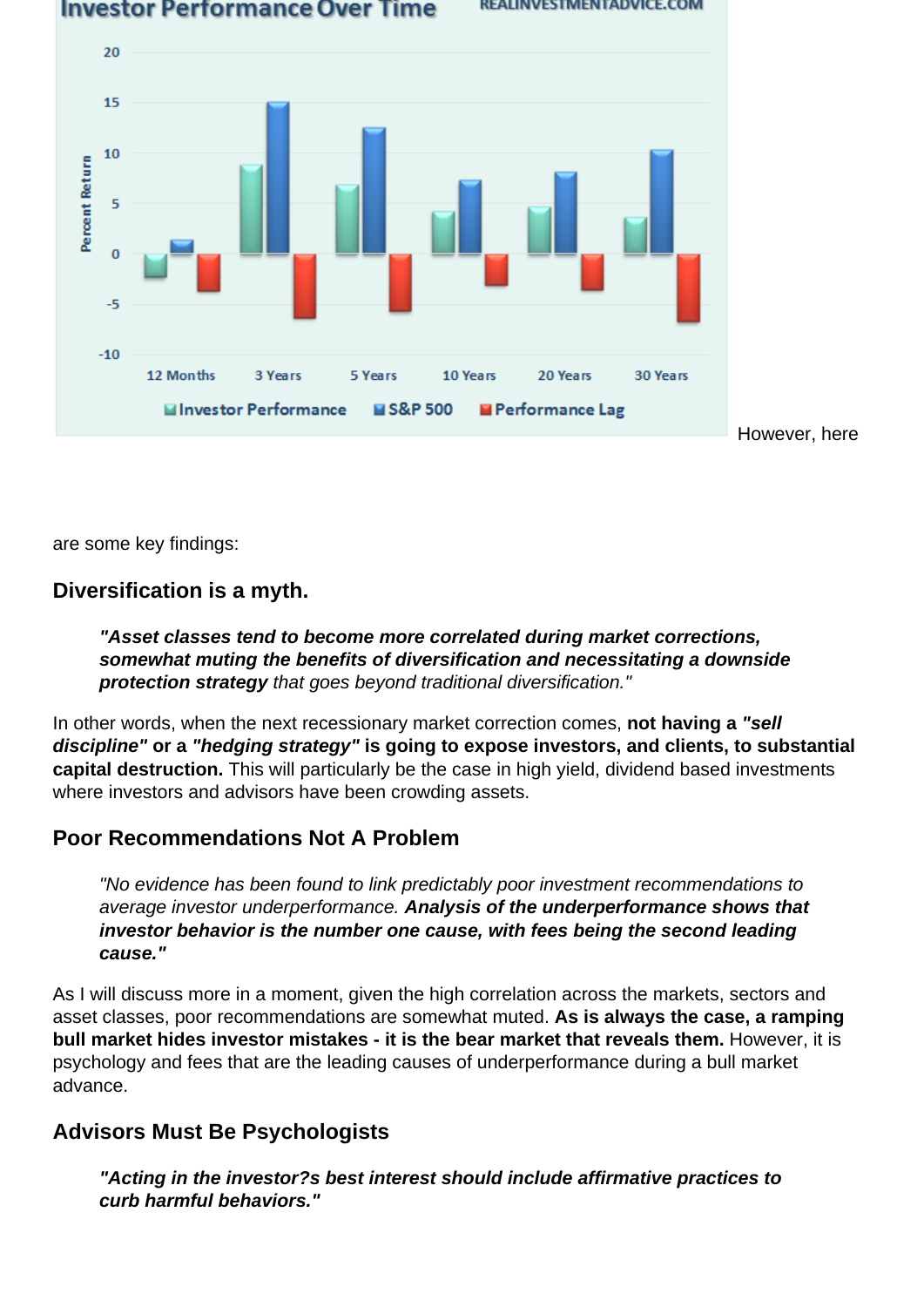## Why You (Still) Suck At Investing

[Accordingly to the Dalbar study, the three primary causes for the chronic shortfall for bo](https://realinvestmentadvice.com/wp-content/uploads/2016/06/Dalbar-2016-Psychology-060616.png)th equity and fixed income investors is shown in the chart below.

Notice that

while "fees" are important to overall returns, they are not a key issue to the majority of underperformance by individual investors. As shown above, the key issues come down to primarily a lack of capital to invest and psychology. As stated, the issue of "costs" are an important consideration when choosing between two specific investment options; however, the emotional mistakes made by investors over time are much more important.? Let's examine each of these issues.

### Lack Of Capital

Over the last few?years, the investing public has been consistently bashed by the mainstream media and analysts for "missing the rally."? Of course, it would be helpful if Wall Street had not been telling individuals to stay invested during the last two bear market corrections that wiped out a tremendous amount of investible wealth. (More on that in a moment.) In order for individuals to invest, they must have discretionary "savings" with which to invest with. Unfortunately, between weak economic growth, stagnant incomes, rising costs of living and two major "bear" markets; nearly 80% of Americans simply are not able to participate as shown by numerous studies and statistical facts over the last few years:

- According to the Pew Research Center, the median income of middle-class households declined [by 4 percent](http://www.cnbc.com/2015/12/10/middle-class-americans-no-longer-majority.html) from 2000 to 2014.
- The Pew Research Center has also found that median wealth for middle-class households [dropped by an astounding 28 percent](http://www.cnbc.com/2015/12/10/middle-class-americans-no-longer-majority.html) between 2001 and 2013.
- There are still [900,000 fewer middle-class jobs](https://cew.georgetown.edu/wp-content/uploads/Good-Jobs_Full_Final.pdf) in America than there were when the last recession began, but the?population has grown?significantly larger since that time.
- According to the Social Security Administration, [51 percent](http://themostimportantnews.com/archives/51-percent-of-all-american-workers-make-less-than-30000-dollars-a-year) of all American workers make less than \$30,000 a year.
- An astounding [48.8 percent](http://www.zerohedge.com/news/2015-10-27/why-are-half-all-25-year-olds-still-living-their-parents-federal-reserve-answers) of all 25-year-old Americans still live at home with their parents.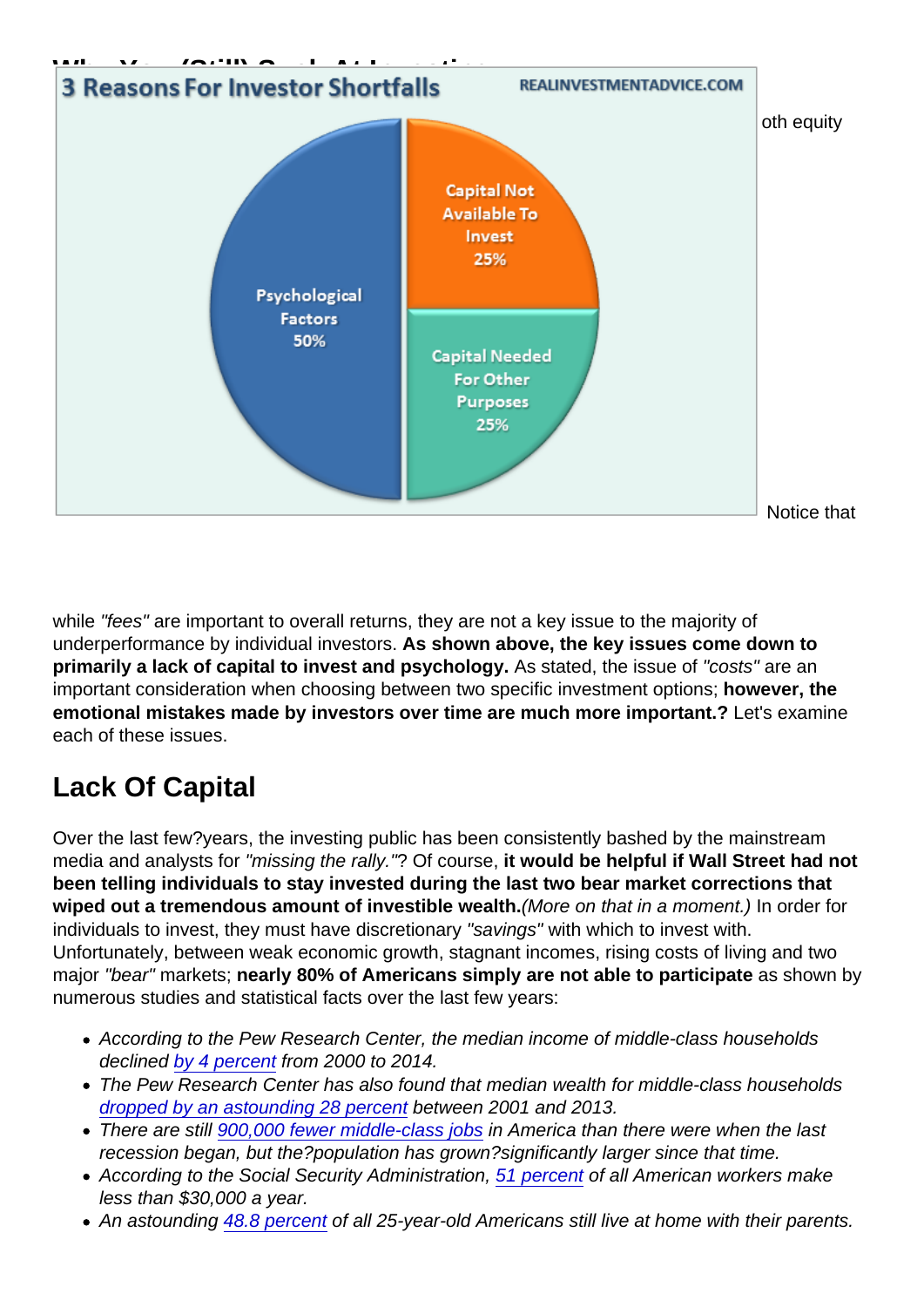- According to the U.S. Census Bureau, [49 percent](http://themostimportantnews.com/archives/51-percent-of-all-american-workers-make-less-than-30000-dollars-a-year) of all Americans now live in a home that receives money from the government each month, and [nearly 47 million Americans](http://www.theatlantic.com/business/archive/2015/09/americas-poverty-problem/405700/) are living in poverty right now.
- In 2007, about one out of every eight children in America was on food stamps. Today, that number is one out of every five.
- The median net worth of families in the United States was [\\$137, 955](http://www.pewsocialtrends.org/2015/12/09/the-american-middle-class-is-losing-ground/st_2015-12-09_middle-class-29/) in 2007. Today, it is just [\\$82,756](http://www.pewsocialtrends.org/2015/12/09/the-american-middle-class-is-losing-ground/st_2015-12-09_middle-class-29/).

You get the idea. The economic backdrop has not been one that allows for participation by the average investor in the financial markets. As I discussed in "For 90% Of Americans There Has Been No Recovery," the Federal Reserve shows that the majority of the benefit of surging asset prices has been concentrated in the top 10% of income earners in the country, or those with capital to invest.

The lack of capital to invest, for either reason listed above, has been a serious impedance to the growth of wealth over time. ?But if you still aren't quite getting it - let's put it this way:

"If you have no debt and you also \$10?in your pocket, that gives you a greater net worth than about [25 percent](http://themostimportantnews.com/archives/51-percent-of-all-american-workers-make-less-than-30000-dollars-a-year) of all Americans."

#### It's Your Brain, Man

While the inability to participate in the financial markets is certainly a major issue, the biggest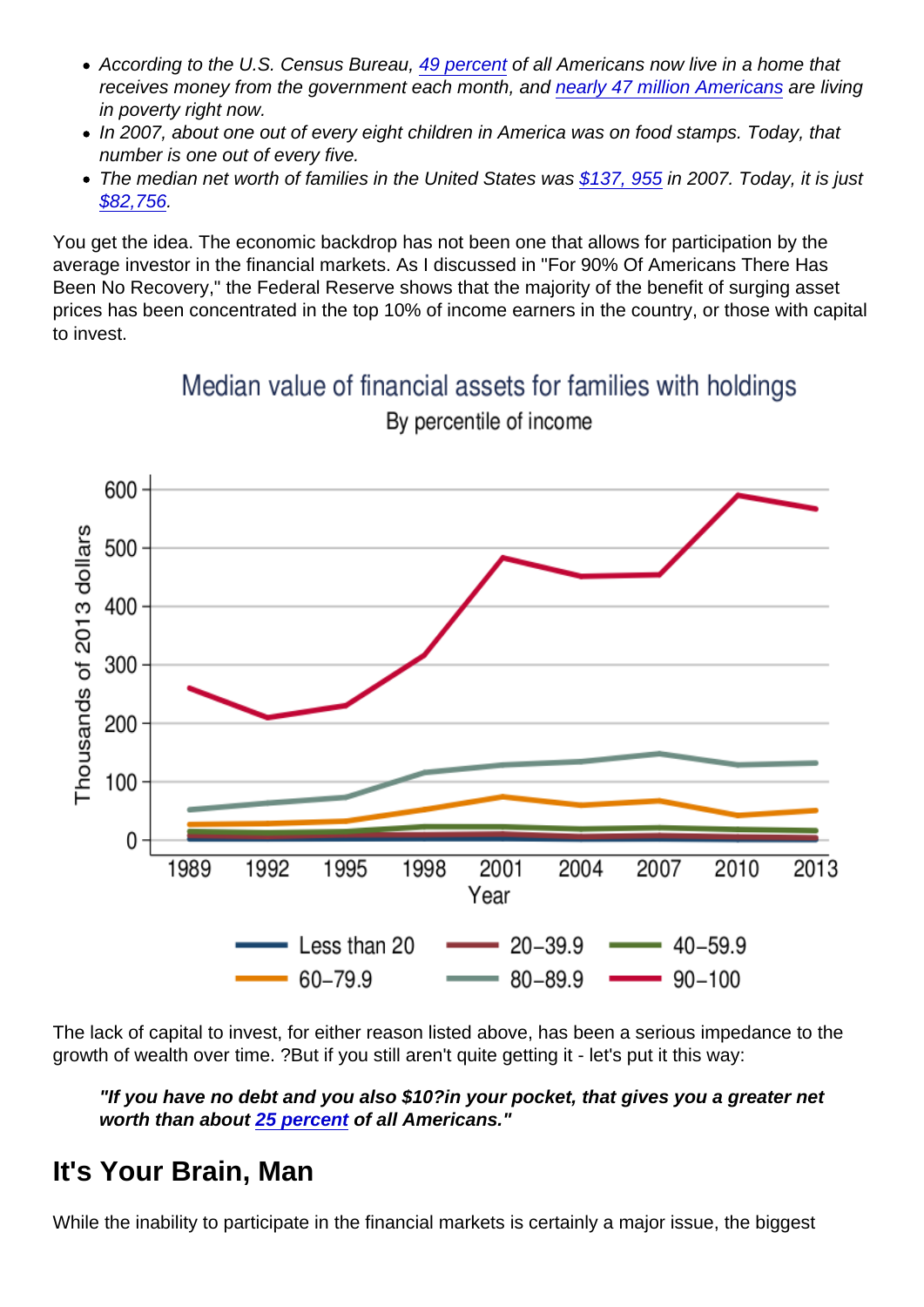reason for underperformance by investors who do participate in the financial markets over time is psychology. Behavioral biases that lead to poor investment decision-making is the single largest contributor to underperformance over time. Dalbar defined nine of the irrational investment behavior biases specifically:

- Loss Aversion ? The fear of loss leads to a withdrawal of capital at the worst possible time.? Also known as "panic selling."
- Narrow Framing ? Making decisions about on part of the portfolio without considering the effects on the total.
- Anchoring ? The process of remaining focused on what happened previously and not adapting to a changing market.
- Mental Accounting ? Separating performance of investments mentally to justify success and failure.
- Lack of Diversification ? Believing a portfolio is diversified when in fact it is a highly correlated pool of assets.
- Herding? Following what everyone else is doing. Leads to "buy high/sell low."
- Regret ? Not performing a necessary action due to the regret of a previous failure.
- Media Response ? The media has a bias to optimism to sell products from advertisers and attract view/readership.
- Optimism ? Overly optimistic assumptions tend to lead to rather dramatic reversions when met with reality.

The biggest of these problems for individuals is the "herding effect" and "loss aversion." These two behaviors tend to function together compounding the issues of investor mistakes over time. As markets are rising, individuals are lead to believe that the current price trend will continue to last for an indefinite period. The longer the rising trend last, the more ingrained the belief becomes until the last of "holdouts" finally "buys in" as the financial markets evolve into a "euphoric state." As the markets decline, there is a slow realization that "this decline" is something more than a "buy the dip" opportunity.? As losses mount, the anxiety of loss begins to mount until individuals seek to "avert further loss" by sellin g. As shown in the chart below, this behavioral trend runs counter-intuitive to the "buy low/sell high" investment rule.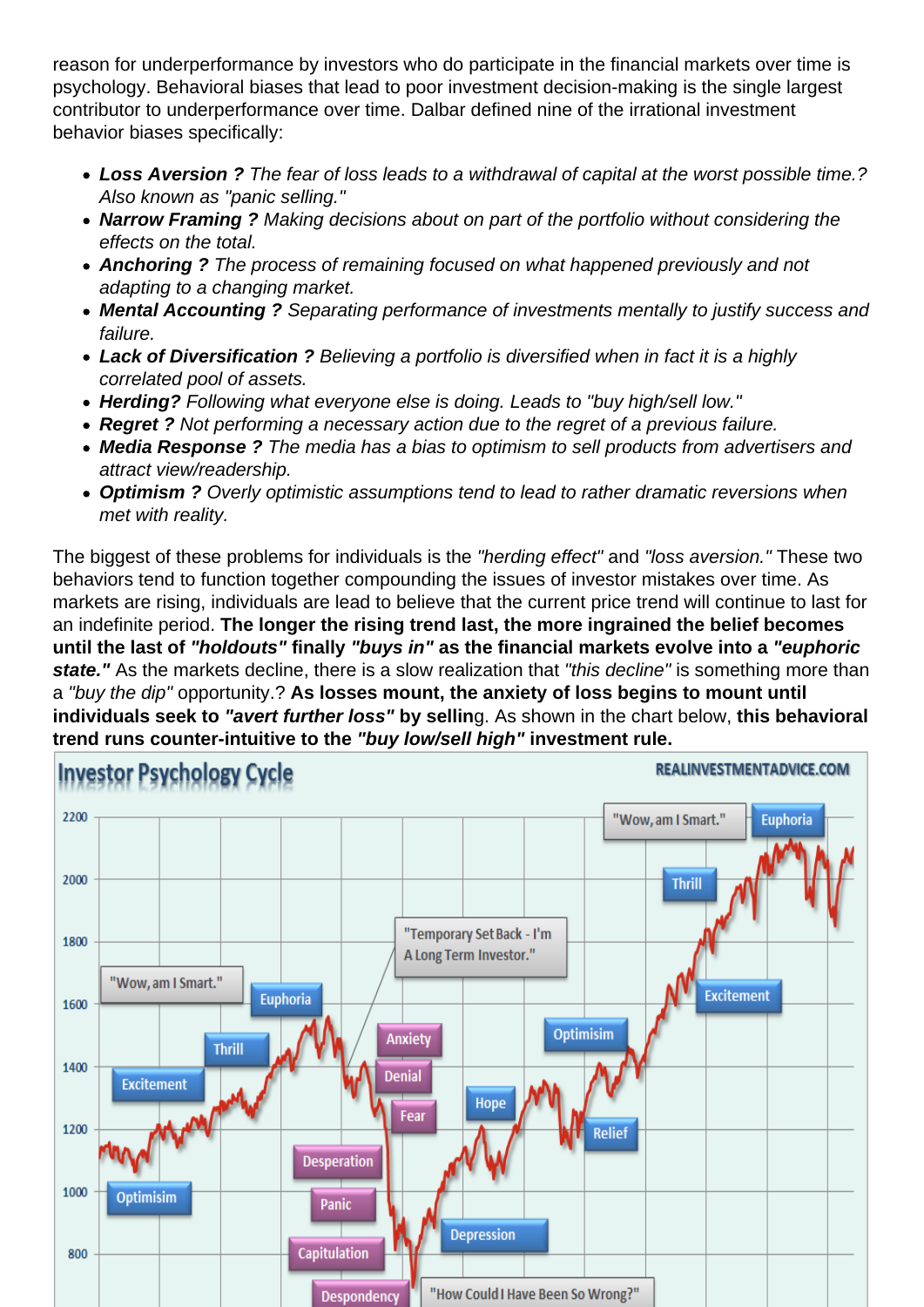In the end, we are just human. Despite the best of our intentions, it is nearly impossible for an individual to be devoid of the emotional biases that inevitably lead to poor investment decisionmaking over time. This is why all great investors have strict investment disciplines that they follow to reduce the impact of human emotions. More importantly, despite studies that show that "buy and hold," and "passive indexing" strategies, do indeed work over very long periods of time; **the reality is that few will ever survive the downturns in order to see the benefits.** But then again, since the majority of American's have little or no money with which to invest, **maybe a bigger problem is the lack of financial education to begin with.**

### **New Tips For Advisors**

The Dalbar study delves into the importance of event recognition. Knowing that advisory clients are emotional and subject to emotional swings caused by market volatility, **Dalbar suggests four successful practices to reduce harmful behaviors:**

1. **Set Expectations below Market Indices:** Change the threshold at which the fear of failure causes investors to abandon investment.

Set reasonable expectations and do not permit expectations to be inferred from historical records, market indexes, personal experiences or media coverage. **The average investor cannot be above average.** Investors should understand this fact and not judge the performance of their portfolio based on broad market indices.

2. **Control Exposure to Risk:**Include some form of portfolio protection that limits losses during market stresses.

Explicit, reasonable expectations are best set by agreeing on a goal that consists of a predetermined level of risk and expected return. **Keeping the focus on the goal and the probability of its success will divert attention away from frequent fluctuations that lead to imprudent actions**

3. **Monitor Risk Tolerance:**Periodically reevaluate investor?s tolerance for risk, recognizing that the tolerance depends on the prevailing circumstances and that these circumstances are subject to change.

Even when presented as alternatives, investors intuitively seek both capital preservation and capital appreciation. **Risk tolerance is the proper alignment of an investor?s need for preservation and desire for capital appreciation.** Determination of risk tolerance is highly complex and is not rational, homogenous nor stable.

4. **Present forecasts in terms of probabilities:**Simply stating that past performance is not predictive creates a reluctance to embark on an investment program. **Provide credible information by specifying probabilities or ranges that create the necessary sense of caution without negative effects.**Measuring progress based on a statistical probability enables the investor to make a rational choice among investments based on the probability of reward.

The challenge, of course, it understanding that the next major impact event, market reversion, will NOT HAVE the identical characteristics of the previous events. This is why comparing today's market to that of 1994 or 2000 is pointless. As I have stated many times previously: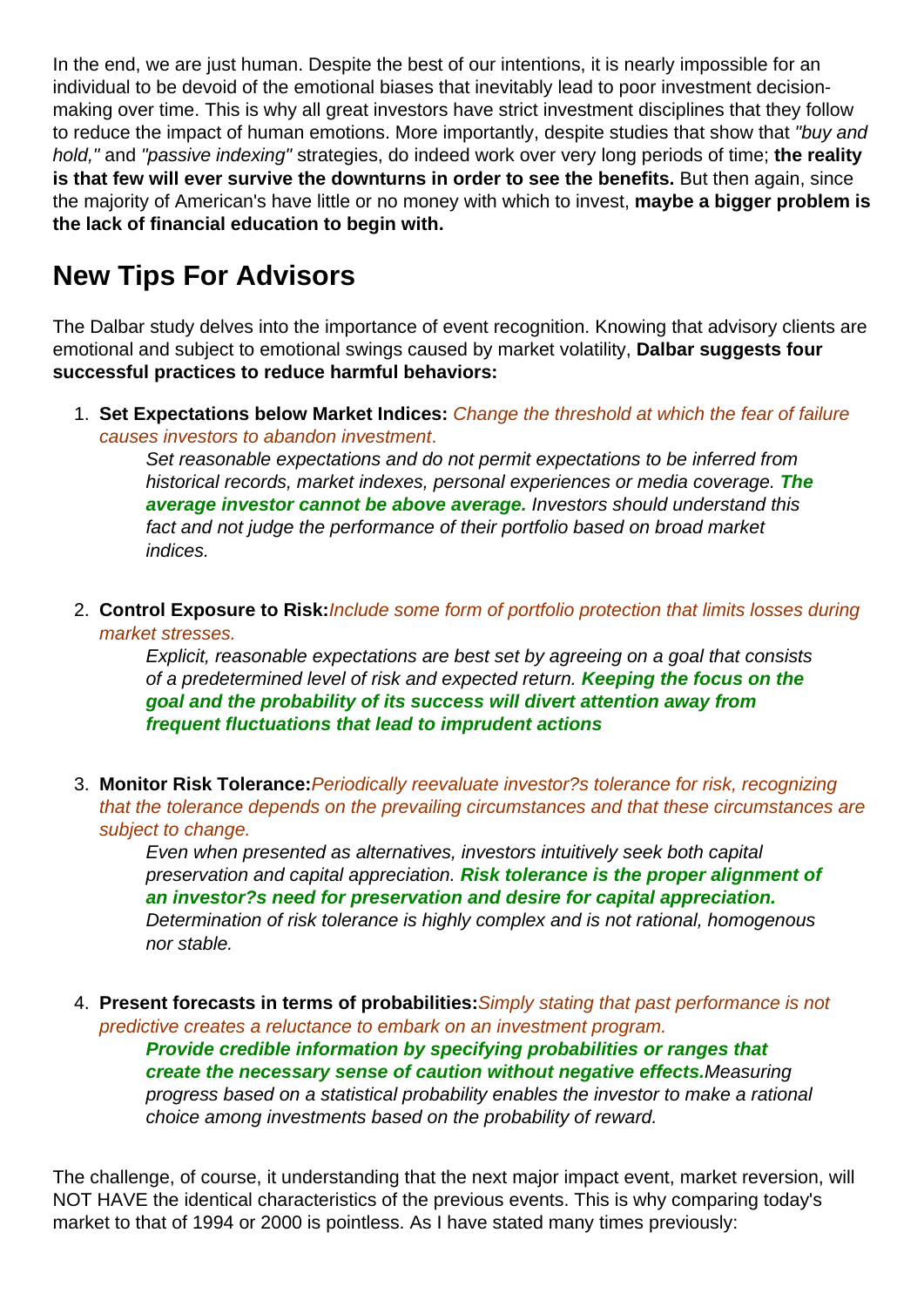#### **"When the crash ultimately comes the reasons will be different than they were in the past - only the outcome will remain same."**

However, it is extremely critical that careful judgment is used in identifying a potential impact event is imperative. As Howard Marks once stated:

"Being early is the same as being wrong."

### **Advisors Must Take Action Before The Event**

Dalbar's data shows that the "cycle of loss" starts when the investor abandons their investments which is followed by a period of remorse as the markets recover (sells low). Of course, the investor eventually re-enters the market when their confidence is restored (buys high). **Preventing this cycle requires having a plan in place beforehand.When markets decline, investors become fearful of total loss.** Those fears are compounded by the barrage of media outlets that "fan the flames" of those fears. **Advisors, need to remain?cognizant?of client's emotional behaviors and substantially reduce portfolio?risk during major impact events while repeatedly delivering counter-messaging to keep clients focused on long-term strategies.** Dalbar notes that during impact events messages delivered to clients should have three characteristics to be effective at calming emotional panic:

- Messages must be delivered at the time the fear is present. As mentioned earlier, **messages delivered before** the investor actually experiences **the event will not be effective**. If the **messages are too long after the fact, decisions will have been made,** and actions taken **that are very difficult to reverse**.
- **Messages must relate directly to the event causing the fear.** Providing generic messages such as the market has its ups and downs are of little use during a time of anxiety.
- **Messages must assure recovery.** Qualified statements regarding recovery tend to fuel fear instead of calming it.

Messages must ALSO present evidence that forms the basis for forecasting recovery. **Credible and quotable data, analysis and historical evidence can provide an answer** to the investor when the pressure mounts to "just do something". **Providing "generic media commentary" with a litany of qualifiers to specific questions will most likely fail to calm their fears.** Understanding how individuals respond to impact events will allow advisors to get in front of their clients to discuss the planning, preparation and response to an impact event and recovery. **One thing that all the negative behaviors have in common is that they can lead investors to deviate from a sound investment strategy that was narrowly tailored towards their goals, risk tolerance, and time horizon.** The best way to ward off the aforementioned negative behaviors is to employ a strategy that focuses on one?s goals and is not reactive to short-term market conditions. **The data shows that the average mutual fund investor has not stayed invested for a long enough period of time to reap the rewards that the market can offer more disciplined investors. The data also shows that when investors react, they generally make the wrong decision.The reality is that the majority of advisors are ill-prepared for an impact event to occur.** This is particularly the case in late-stage bull market cycles where complacency runs high. This complacency can be seen in the shift from active portfolio management strategies to passive indexing which is a hallmark sign of a late-stage bull market. When the impact event occurs, **the calls to 1-800-ROBOADVISOR for calming messages and a plan to avoid major losses of capital will go unanswered**. Advisors who are prepared to handle those responses, provide clear messaging and an action plan for both conserving investment capital and eventual recovery will find success in obtaining new clients. The discussion of why "this time is not like the last time" is largely irrelevant. Whatever gains that investors garner in the between now and the next impact event by chasing the "bullish thesis" will be wiped away in a swift and brutal downdraft.